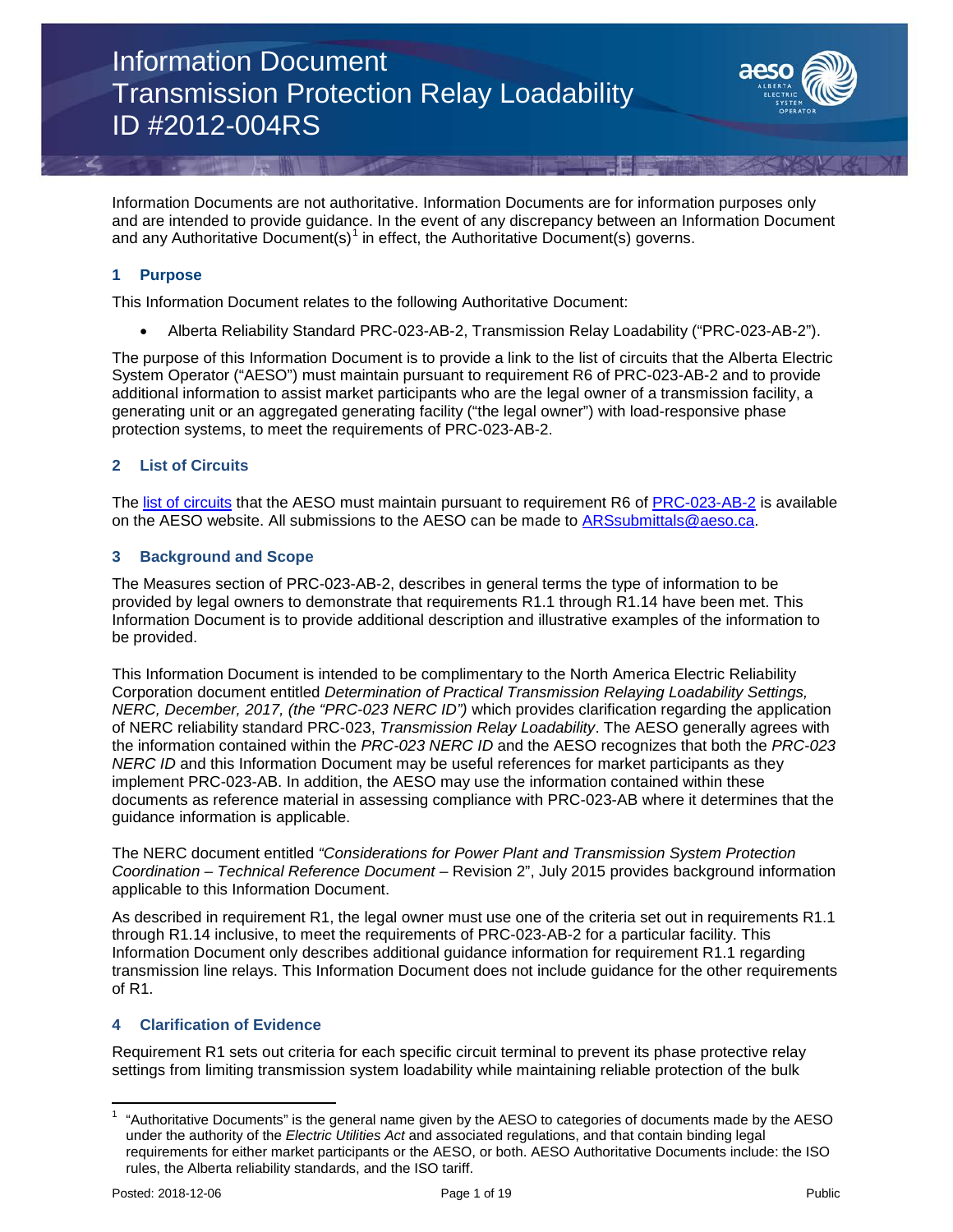

electric system for all fault conditions.

To effectively comply with the requirements of PRC-023-AB, it is only necessary to provide evidence that the protection relays settings do not limit transmission loadability. PRC-023-AB does not require evidence that the protection relays reliably detect all fault conditions and protect the electrical network from these faults.

#### **5 Clarification of Requirements**

Requirement R1 states the requirement to evaluate the phase protection relays' loadability at 0.85 per unit voltage. When the voltage on a bus is reduced to 0.85 per unit voltage and 0.85 per unit voltage is measured by an associated impedance protection function, for a given protection relay impedance setting and a fixed line current rating, the impedance function is more likely to falsely trip than when the voltage is 1.00 per unit voltage. The application of this voltage effect is shown within *PRC-023 NERC ID*, requirement R1.1, page 6. This effect is further explained in this Information Document in Section 7 - Background Concepts. Given the requirement to "evaluate the phase protective relay's loadability at zero point eight five (0.85) per unit voltage", the added sensitivity of impedance functions to the 0.85 per unit voltage must be evaluated and included in the evidence submitted to the ISO.

Requirement R1.1 refers to "the highest seasonal facility rating of a circuit". Usually, in Alberta, the highest seasonal rating is the winter rating. Emergency ratings are applicable to R1.2.

Regarding requirements R1.3, R1.4, R1.5, R1.7, R1.8, and R1.9, refer to the *PRC-023 NERC ID* for a description of the calculation method and typical single line diagrams illustrating the applicability of each requirement.

Requirement R1.13 only applies to line protection relays that do not include a load encroachment function.

If a line protection relay includes a load encroachment function, it may be used to meet the line loadability requirement in a manner described by the protection relay manufacturer, while determining the protection relay's loadability at 0.85 per unit voltage and a load angle of  $30^{\circ}$ , as described in requirement R1. If the use of the load encroachment feature is not the limiting factor that determines the line loadability, then the evidence for this usage is only needed upon initial energization, when the line electrical properties are changed, or when the protection relay settings are changed.

Regarding requirement R6, it is the responsibility of the legal owners to ensure the loadability information provided to the AESO is updated when the lines or transformers listed as part of R6 have an updated facility rating.

Regarding Appendix 1, subsections 1(b) (out-of-step tripping), and 2(c) (protection systems intended for protection during stable power swings), dynamic short circuit data is required to perform the analysis needed to provide evidence that these requirements have been met. The basic idea of this requirement is that phase protection functions detect faults and trip circuit breakers to clear faults, but do not falsely trip during power swings between generators that occur for approximately 10 seconds after a fault has been cleared. This situation is described more fully in section 7 of the *PRC-023 NERC ID*. This type of analysis is typically performed for 500 kV and critical 240 kV transmission facilities, but can be applied at any location or voltage level. Additional information regarding the setting of protection systems during stable power swings is provided in this Information Document in section 9.

#### **Example Application of Requirement R1.1 Using the PRC-023-AB Step 1-2-3 Process**

The following information illustrates the use of a three step process, referred to as the PRC-023-AB Step 1-2-3 process within this Information Document, which can be used to help meet requirement R1.1. These steps can also similarly be used to meet requirements R1.2 through R1.11. The use of the PRC-023-AB Step 1-2-3 process is not necessary and is included in this Information Document for illustrative purposes only.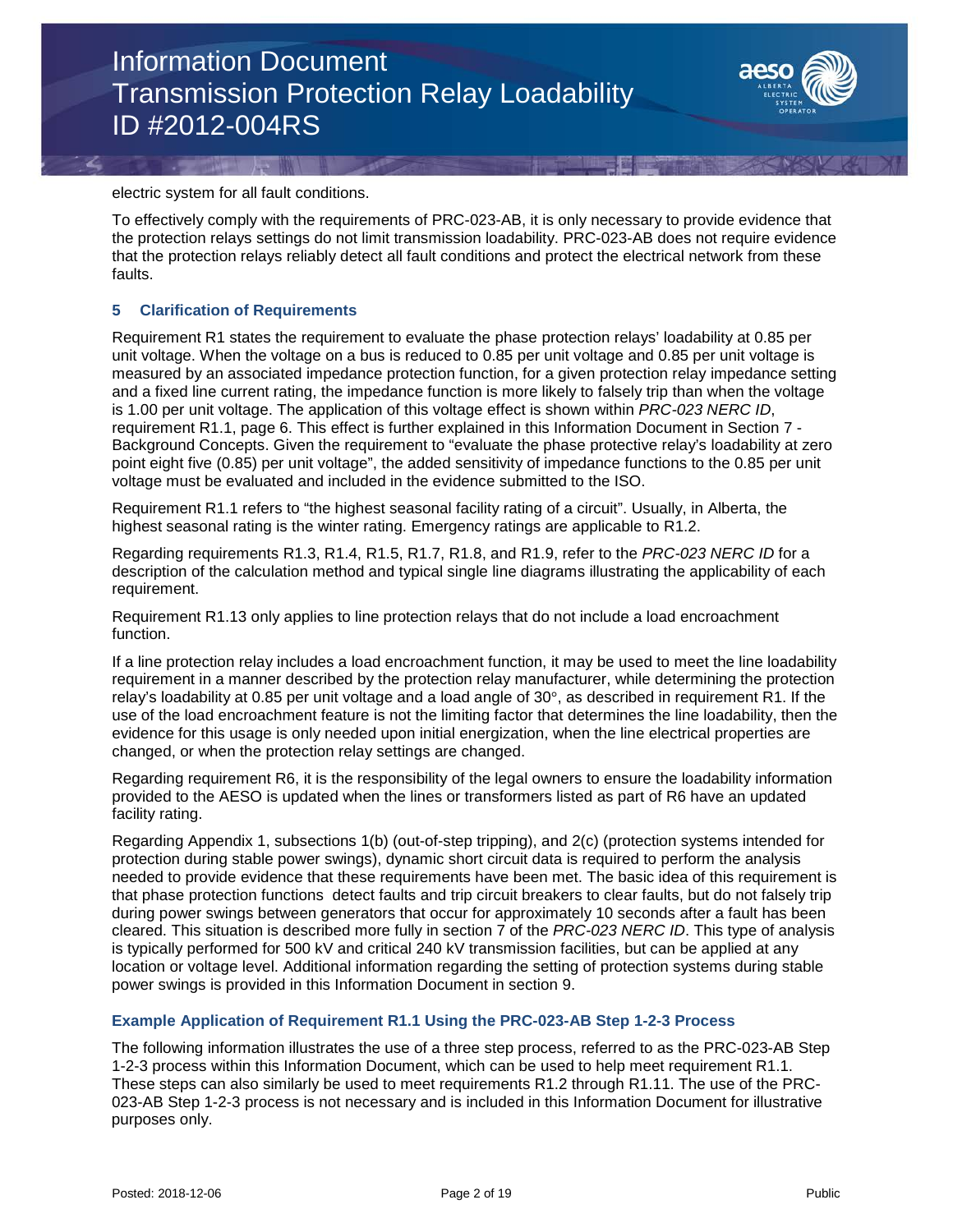

### **Step 1 – Clarify Facility Rating**

The facility rating excludes any restriction caused by protective relays or current transformers. The transmission facility load rating can be described in the following three equivalent ways:

#### 1. The ampacity or current rating:

For example, an ampacity or current rating of 1,250 amps at 240 kV.

#### 2. The apparent power capacity rating:

A current rating of 1,250 amps at a voltage of 240 kV line-to-line is equivalent to an apparent power capacity rating of 520 MVA, calculated by the following equation:

$$
S = I \times VLL \times \sqrt{3}
$$

Equation (1)

Where:

S is the apparent power capacity rating

I is the phase current

VLL is the line to line voltage

 $S = 1.250$  amps  $\times$  240,000 volts  $\times \sqrt{3}$ 

 $S = 520,000,000$  volt amps

 $S = 520$  MVA

### 3. The apparent impedance capacity rating:

A current rating of 1,250 amps at a voltage of 240 kV line-to-line is equivalent to an apparent impedance capacity rating of 111 ohms, calculated by the following equation:

$$
Z = \frac{v_{LL}^2}{s}
$$
 Equation (2)

Where:

Z is the apparent impedance capacity rating, or apparent impedance of the power flow

$$
Z = \frac{240,000^2 \text{ volts}}{520,000,000 \text{ volt} \text{amps}}
$$

$$
Z = 111 \text{ ohms}
$$

Alternately, Z can be calculated by the following equation:

$$
Z = \frac{s}{3 \times 1^2}
$$
 Equation (3)  

$$
Z = \frac{520,000,000 \text{ volt amps}}{3 \times (1,250)^2 \text{ amps}}
$$
  

$$
Z = 111 \text{ ohms}
$$

Alternately, Z can be calculated by the following equation:

$$
Z = \frac{VLL/\sqrt{3}}{I}
$$
 Equation (4)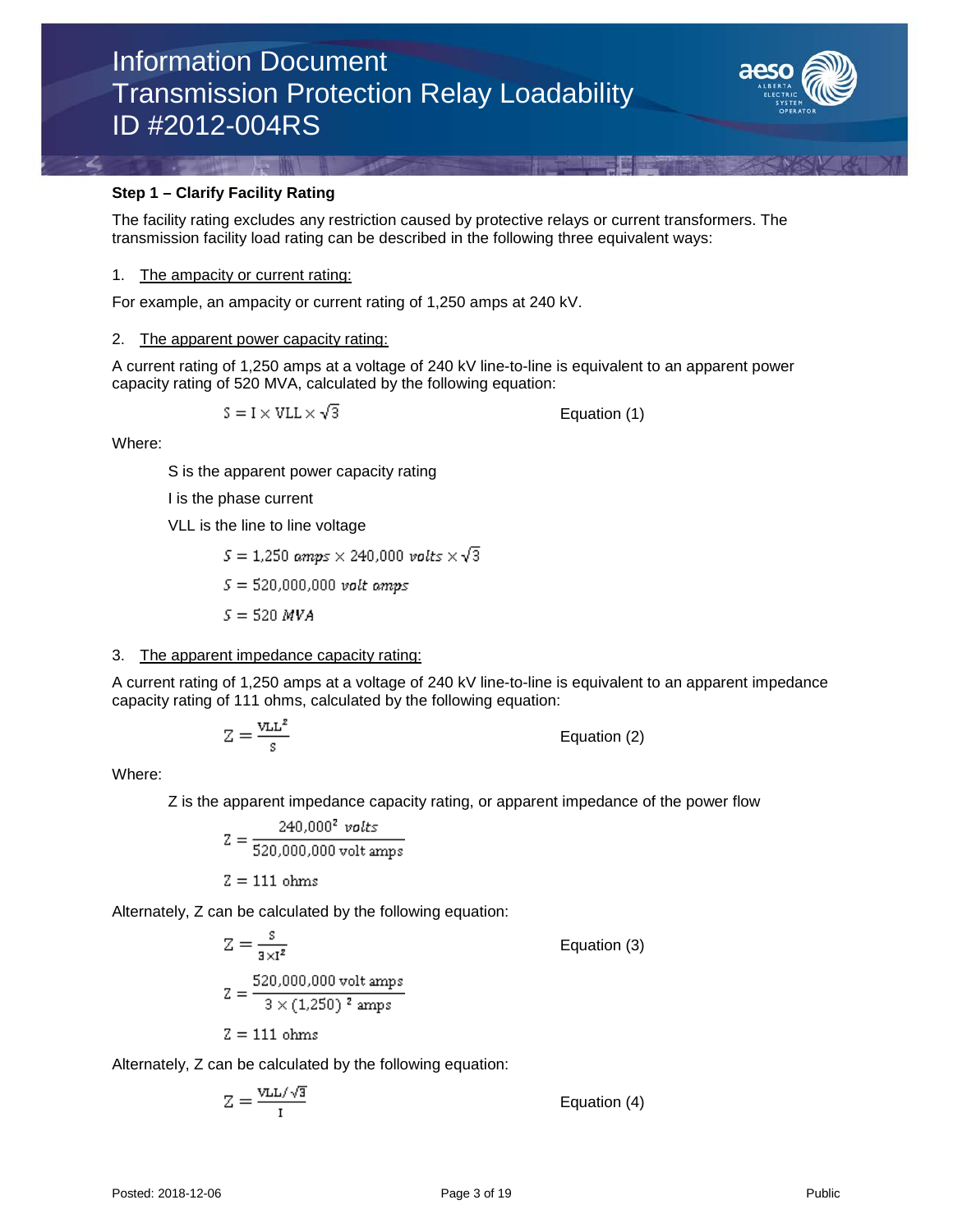

 $240,000 \text{ volts}/\sqrt{3}$  $Z = 1,250 \text{ amps}$ 

 $Z = 111$  ohms

The calculations above demonstrate the following ways to describe the same power flow, or power flow capacity rating, which are all equivalent to one another:

- A line current flow of 1,250 amps at 240 kV;
- An apparent power flow of 520 MVA at 240 kV; and
- An apparent impedance of the power flow of 111 ohms at 240 kV

### **Step 2 – Check Relays For Loadability**

The purpose of Step 2 is to ensure that protective relays do not restrict the capacity of a transmission facility.

A list can be created of all, or the most loadability limiting of the following: 1) phase current detection functions; and 2) phase impedance detection functions within the protection relay system that can cause circuit breaker tripping in response to a fault. For each of these detection functions the protection relay loadability is determined, as described within this Information Document. The protection relay loadability is the current, apparent power or apparent impedance that results in the operation of the detection function. The protection relay loadability is compared to the transmission facility load rating, using the margins and factors described within PRC-023-AB. If the protection relay loadability, with the associated margins and factors, is greater than the transmission facility loadability, then the protection relay does not create a restriction of the transmission facility loadability, and no further action is required. If the protection relay loadability is equal to or less than the transmission facility loadability, then the protection relay creates a restriction of the transmission facility loadability and Step 3, shown below, is required.

### **Step 3 – Use of Protection Relay Settings That Restrict Loadability – Only if Required**

In some cases, the transmission facility loadability cannot be met due to protection relay settings that are needed to ensure the protection relays can detect all fault conditions, and for the case of transformers, to ensure that no transformer damage occurs due to current and time values that exceed parameters (sometimes referred to as 'damage curves') provided by the transformer manufacturer.

If Step 3 is required, then requirements R1.12, R1.13 or R1.14 are used to determine the protection relay settings.

Figure 2 provides a graphical interpretation of the use of the PRC-023-AB Step 1-2-3 process for requirements R1.1 through R1.14. The first column indicates the facility type. The second column shows the relationship between a facility type, Steps 1 and 2 and the various requirements within requirement R1.

The relay loadability requirements of PRC-023-AB for impedance detection functions can often be met through the use of a load encroachment function. However if this function is not available or does not meet the requirement of PRC-023-AB, then Step 3 is required.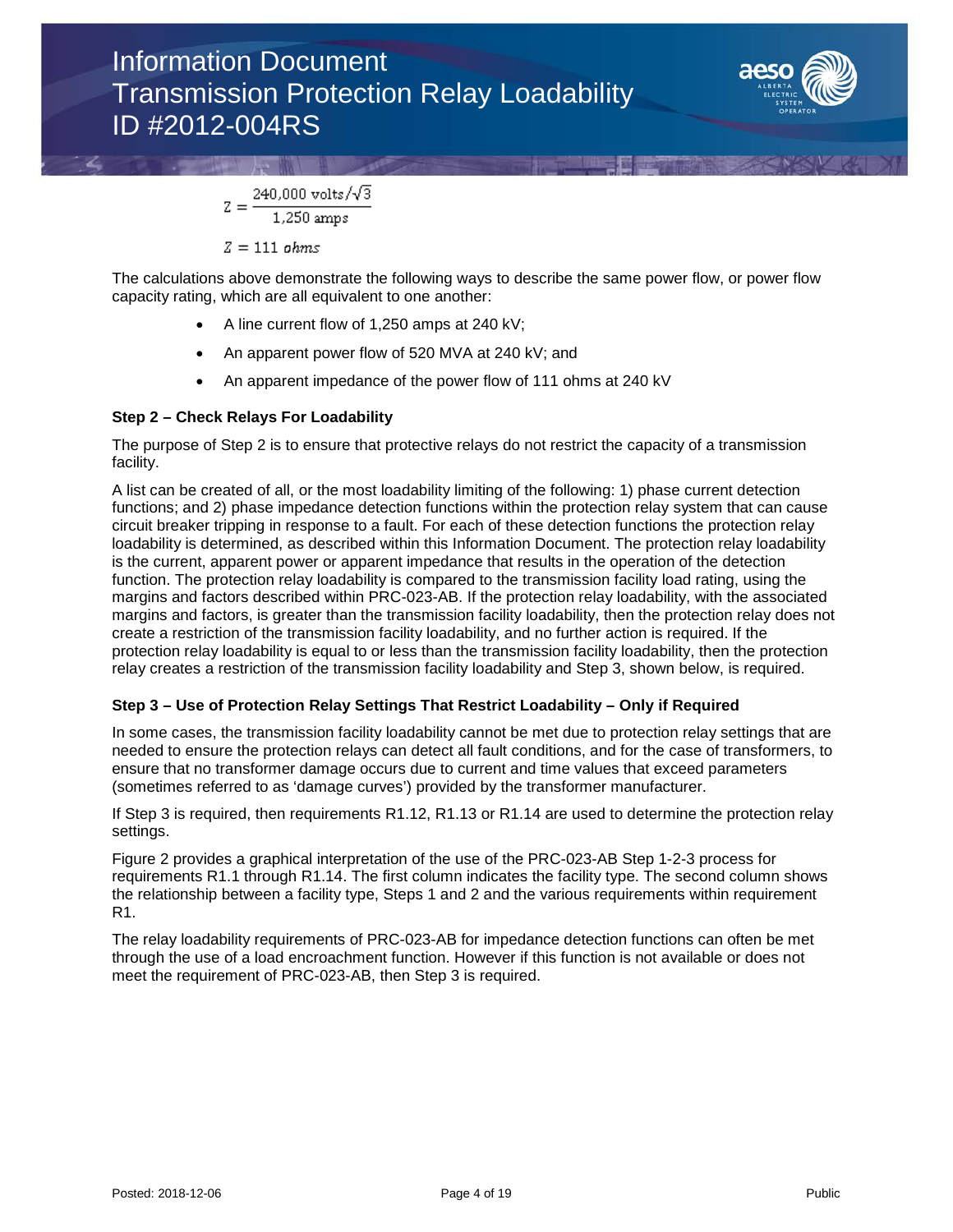



**Figure 2 – PRC-023-AB Step 1-2-3 Process Map**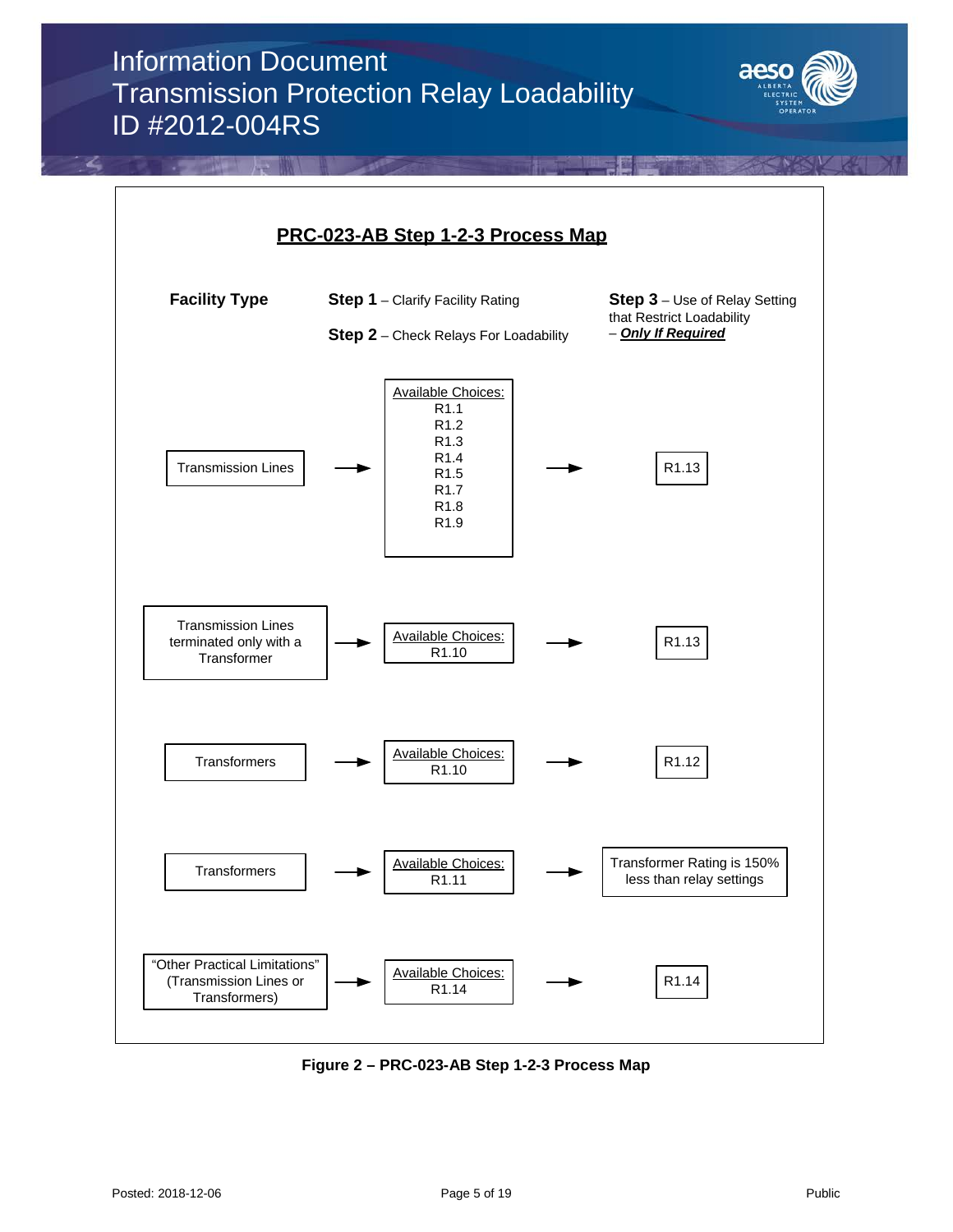

### **6 General Clarification of PRC-023-AB**

Protection relays can contain one or more of the following phase detection functions:

- (a) phase overcurrent detection functions:
	- (i) instantaneous phase overcurrent (non-directional or directional);
	- (ii) inverse time or time phase overcurrent (non-directional or directional); and
	- (iii) switch-on-to-fault phase overcurrent; and
- (b) phase impedance detection functions (forward or reverse looking).

Older protection relays typically include only one detection function within one physical protection relay, in which case a number of separate protection relays would be used when a number of detection functions were required. Newer protection relays can have one or many detection functions within one physical protection relay.

When a fault occurs on a transmission line or within a transformer, one or more phase detection functions are activated. It is generally assumed in industry that the following minimum fault detection capability must exist:

- (a) for redundant, independent protection systems (e.g. using both an "A" and "B" independent, physical protection relay) all types of fault conditions must be detected by at least one detection function within each of the independent protection systems; and
- (b) for non-redundant protection systems all types of fault conditions must be detected by at least one detection function, in accordance with the intended design.

Prior to considering protection relay loadability, it is necessary that the selected protection relay type and associated settings will provide adequate fault detection for all types of fault conditions. The selection of the protection relay and associated settings is the responsibility of the legal owner, as required by Section 502.3 of the ISO rules, *Interconnected Electric System Protection Requirements*. As previously described in section 4 of this Information Documet, PRC-023-AB does not require evidence that the protection relays reliably detect all fault conditions and protect the electrical network from these faults.

#### **7 Background Concepts**

Figure 3 shows a complex impedance plot of reactance versus resistance (an "R-X Plot") used for a typical transmission line. The tripping characteristic of a typical mho impedance detection function for balanced 3-phase faults or balanced 3-phase loads is shown as a circle with a diameter of Zrelay. The magnitude of Zrelay is a user selectable setting within a protection relay. The diameter of the circle is tilted at an angle called the Maximum Torque Angle (MTA).

PRC-023-AB requires loadability calculations to be performed with a 30° angle for the load, so a 30° load apparent impedance loci is shown, with two specific values of load indicated by dots, which are:

- 1. 222 ohms at 240 kV, which is equivalent to 260 MVA at 240 kV, which is also equivalent to 625 amps at 240 kV; and
- 2. 111 ohms at 240 kV, which is equivalent to 520 MVA at 240 kV, which is also equivalent to 1,250 amps at 240 kV.

The method to calculate these equivalent values is shown in section 5 of this Information Document.

In other words, if a protective relay measures a voltage of 240,000 volts line-to-line and a current of 1,250 amps at 30°, the relay will determine a measured apparent impedance of the power flow to be 111 ohms.

Referring to Figure 3, if the load apparent impedance 30° loci passes within the mho characteristic with a magnitude of Zrelay30 or less, then the protection relay will operate and trip one or more circuit breakers to de-energize the transmission line.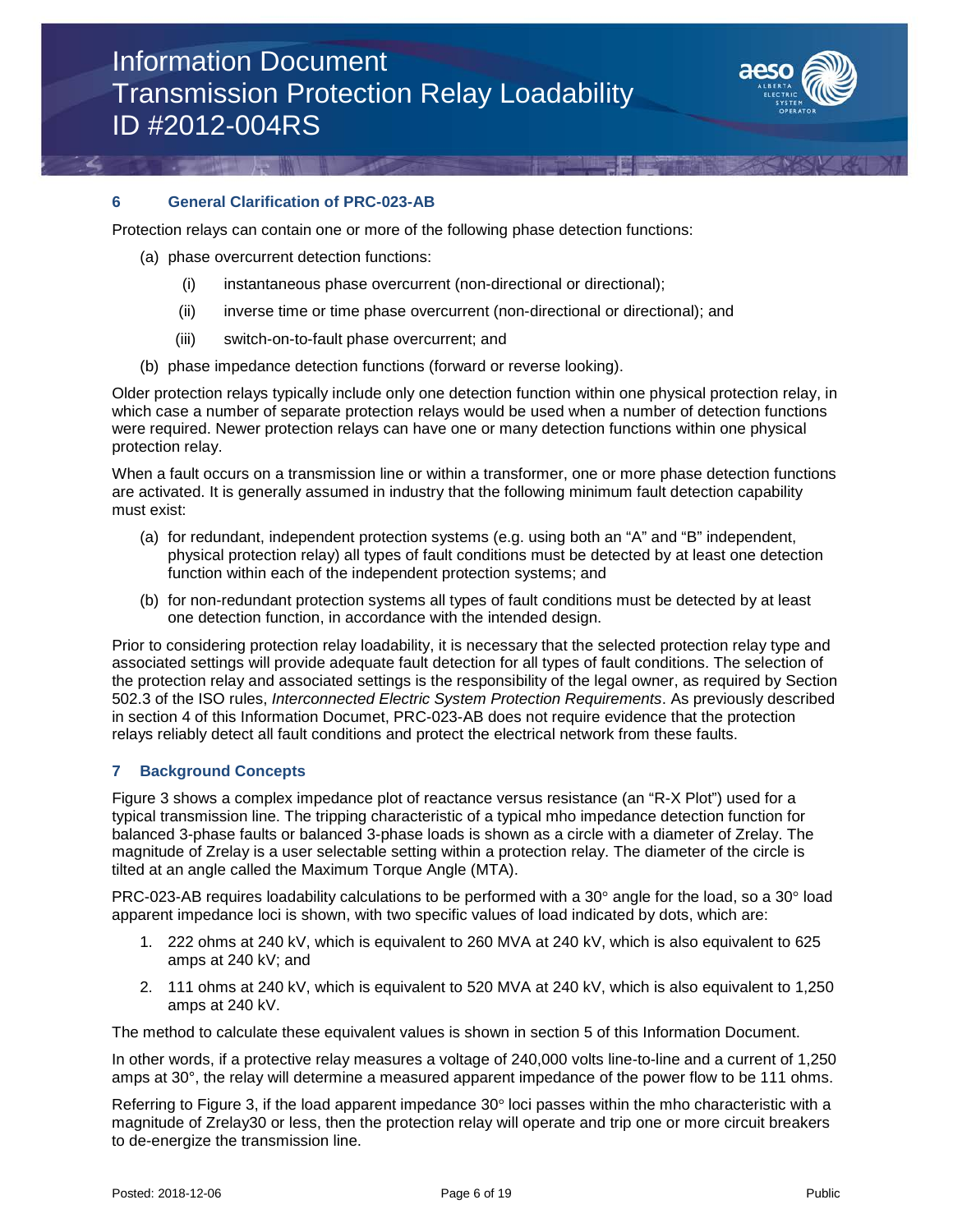

The parameters Zrelay and Zrelay30 are defined within the *PRC-023 NERC ID* and are shown in Figure 3. These two parameters are useful when describing and calculating line loadability and relay loadability. Zrelay is the relay setting which is the diameter of the mho operating characteristic, which is associated with a second relay setting of the MTA. Zrelay30 is the impedance reach of the operating characteristic when the power flow has a 30° angle between the voltage and current.



### **Figure 3 – Impedance Detection Function**

Figure 4 shows the same mho operating characteristic as Figure 3 and illustrates specific values for Zrelay and Zrelay 30. The following equation describes the relationship between these two parameters, as described in the *PRC-023 NERC ID*.

$$
Zrelay30 = Zrelay \times \cos(MTA - 30 \text{ deg})
$$
 *Equation (5)*

Or, alternately Zrelay can be calculated using the following equation.

$$
Zrelay = \frac{zrelay30}{\cos(MTA - 30 \text{ deg})}
$$
  Equation (6)

Using example data, if Zrelay30 = 63 ohms and the MTA =  $85^{\circ}$ 

$$
Zrelay = \frac{63 \text{ ohms}}{\cos(85 - 30)}
$$

 $Z$ relay = 110 ohms

Figure 4 illustrates the case when the MTA is 85°, Zrelay30 is 63 ohms and Zrelay is 110 ohms.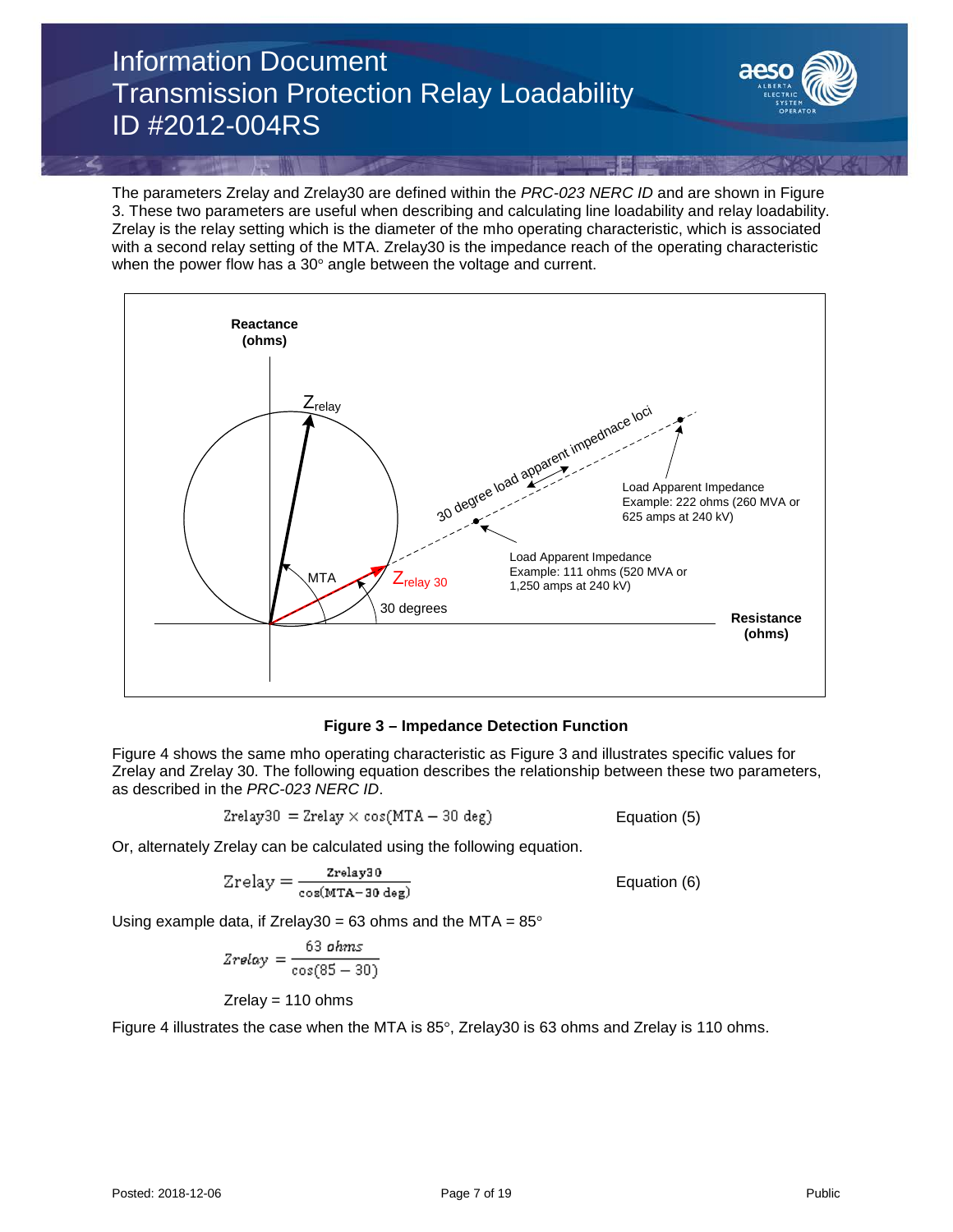



### **Figure 4 – Zrelay and Zrelay30**

Using adifferent example data, if Zrelay30 = 63 ohms and the MTA =  $87^{\circ}$ 

$$
Zrelay = \frac{63 \text{ ohms}}{\cos(87 - 30)}
$$

 $Z$ relay = 116 ohms

Consideration of the 0.85 Per Unit Voltage Effect On an Impedance Detection Function

When the voltage on a bus is reduced to 0.85 per unit, for a given fixed relay setting and given fixed line current rating, the relay is more likely to falsely trip than when the voltage is 1.00 per unit. This is illustrated by means of example data, as follows.

In requirement R1.1, page 6 of the *PRC-023 NERC ID* the following equation is shown.

$$
Zrelay30 = \frac{0.85 \times VLL}{\sqrt{3 \times 1.5 \times I \cdot \text{rating}}}
$$
   Equation (7)

As described in the *PRC-023 NERC ID* the 0.85 factor in the equation is included in reference to the 0.85 per unit voltage requirement within PRC-023 requirement R1. The 1.5 factor is included in reference to the 150% factor used within PRC-023 requirement R1.1. Irating is the fixed line current rating.

This equation may be generalized for any of the requirements in requirement R1 of PRC-023 by removing the 1.5 factor, and by removing the 0.85 factor, in the following equation.

$$
Zrelay30 = \frac{VLL}{\sqrt{3} \times Irating}
$$

Equation (8)

Equation (8) can be used to illustrate two situations as follows: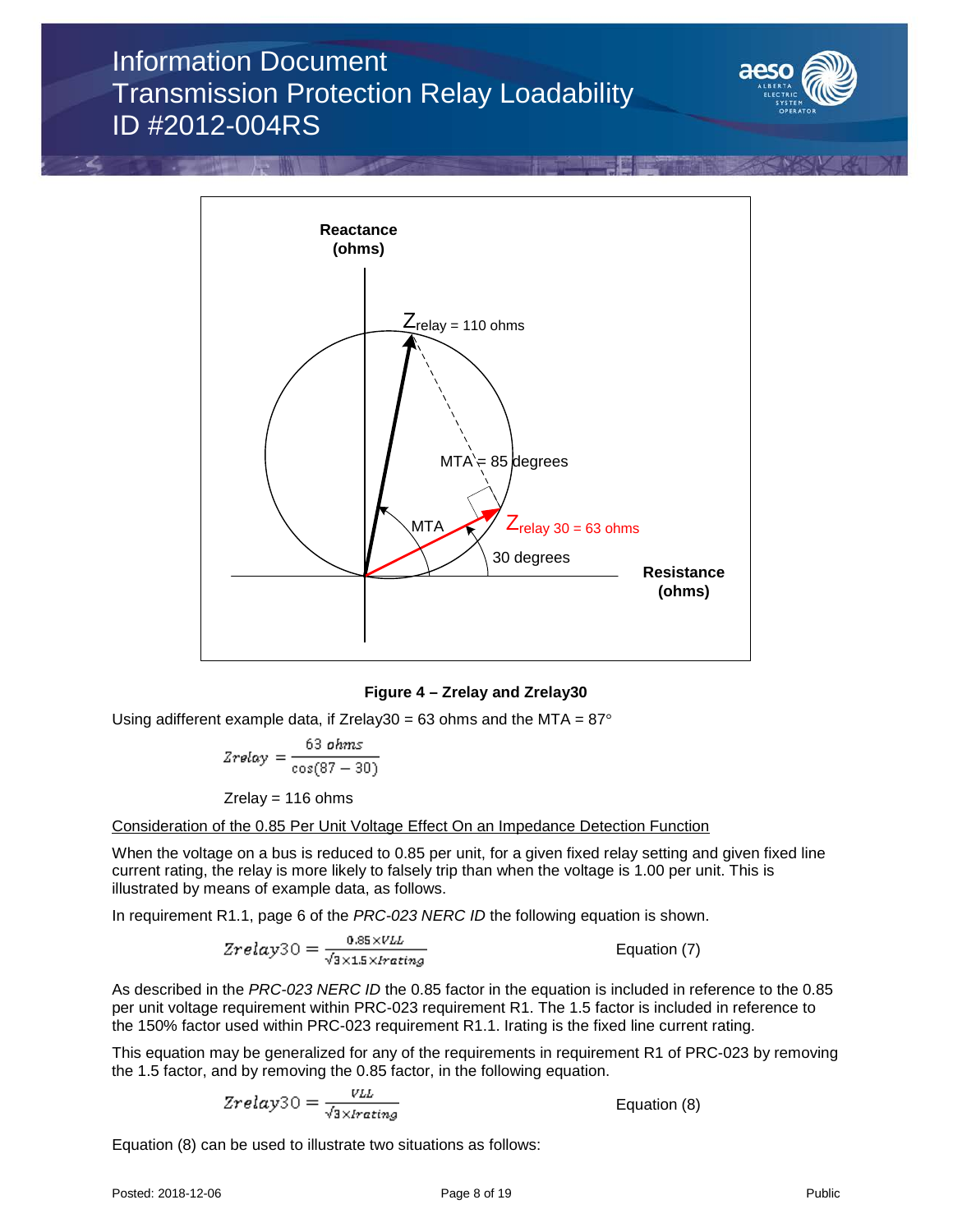

**Situation 1:** At 100% voltage and a line current rating of 1,250 amps

**AND A PARTIES** 

$$
Zrelay30 = \frac{240,000 \text{ volts}}{\sqrt{3} \times 1,250 \text{ amps}}
$$

$$
Zrelay30 = 111 \text{ ohms}
$$

This means that at 100% voltage a relay setting of 111 ohms will cause a load current of 1,250 amps or greater to trip the relay.

**Situation 2:** At 85% voltage and a line current rating of 1,250 amps

$$
Zrelay30 = \frac{0.85 \times 240,000 \text{ volts}}{\sqrt{3} \times 1,250 \text{ amps}}
$$

$$
Zrelay30 = 94 \text{ ohms}
$$

This means that at 85% voltage a relay setting of 94 ohms will cause a load current of 1,250 amps or greater to trip the relay. To ensure the relay will only trip for a load current of 1,250 amps or greater, for either 100% or 85% voltage, the relay setting needs to be 94 ohms (or less).

Figure 5 illustrates the line capacity rating of 111 ohms being changed to 94 ohms to account for the 0.85 per unit voltage effect.

Equation (7), which is from requirement R1.1 of the *PRC-023 NERC ID*, using the same data, is calculated as follows.

$$
Zrelay30 = \frac{0.85 \times 240,000 \text{ volts}}{\sqrt{3} \times 1.5 \times 1,250 \text{ amps}}
$$

$$
Zrelay30 = 63 \text{ ohms}
$$

Figure 5 illustrates Zrelay30 being equal to 63 ohms and Zrelay being equal to 110 ohms, as previously calculated.

The blue arrows in Figure 5 illustrate how, for requirement R1.1, for a relay MTA =  $85^\circ$ , a line with an apparent impedance rating of 111 ohms results in a value of Zrelay30 = 63 ohms and Zrelay = 110 ohms. The green arrows in Figure 5 illustrate how, for requirement R1.1, for a relay MTA =  $85^\circ$ , a relay setting of Zrelay = 110 ohms results in a value of Zrelay30 = 63 ohms and a line apparent impedance rating = 111 ohms.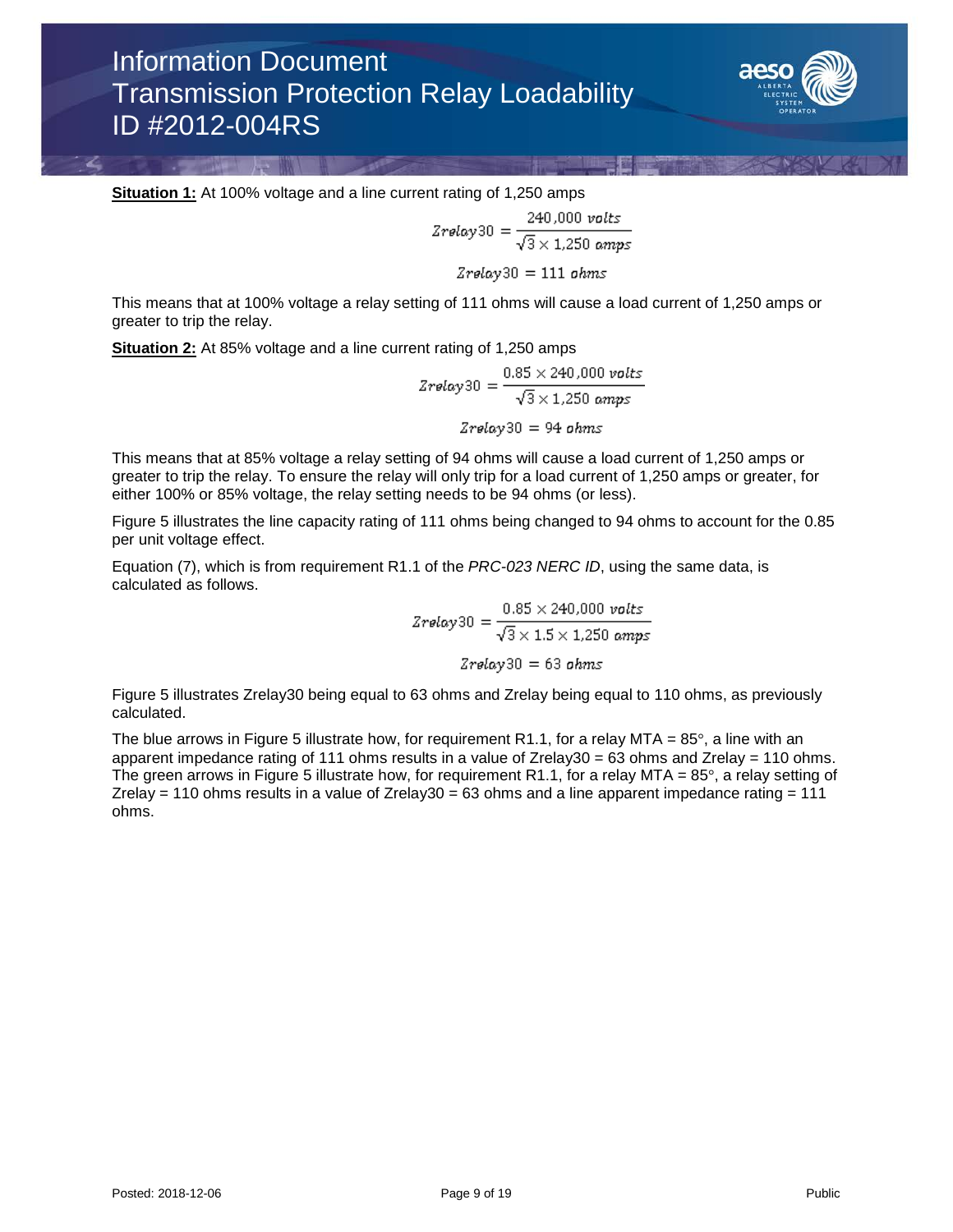



**Figure 5 – Example Data**

Figure 6 shows an R-X plot that illustrates the advantage of using a load enchroachment function within a line protection relay. The load encroachment function is designed to ensure the relay will not trip when the the impedance loci stays to the right hand side of the function. This diagram includes a mho operating characteristic set to 110 ohms with an MTA set to 85°, the 30° load line, and a typical load encroachment function set to 32 ohms at an angle slightly greater than  $+/- 30^{\circ}$ . If a load encroachment function was not available, then the maximum loadability would be equal to ZRelay30, which is equal to 63 ohms. When a load encroachment function is used and is set to 32 ohms, this results in a loadability improvement of 31 ohms and also results in an arc accommodation of 23 ohms, all of which is shown in Figure 6.

The use of a load encroachment function is more fully explained in the document *Increase Line Loadability by Enabling Load Encroachment Functions of Digital Relays*, NERC, December 7, 2005.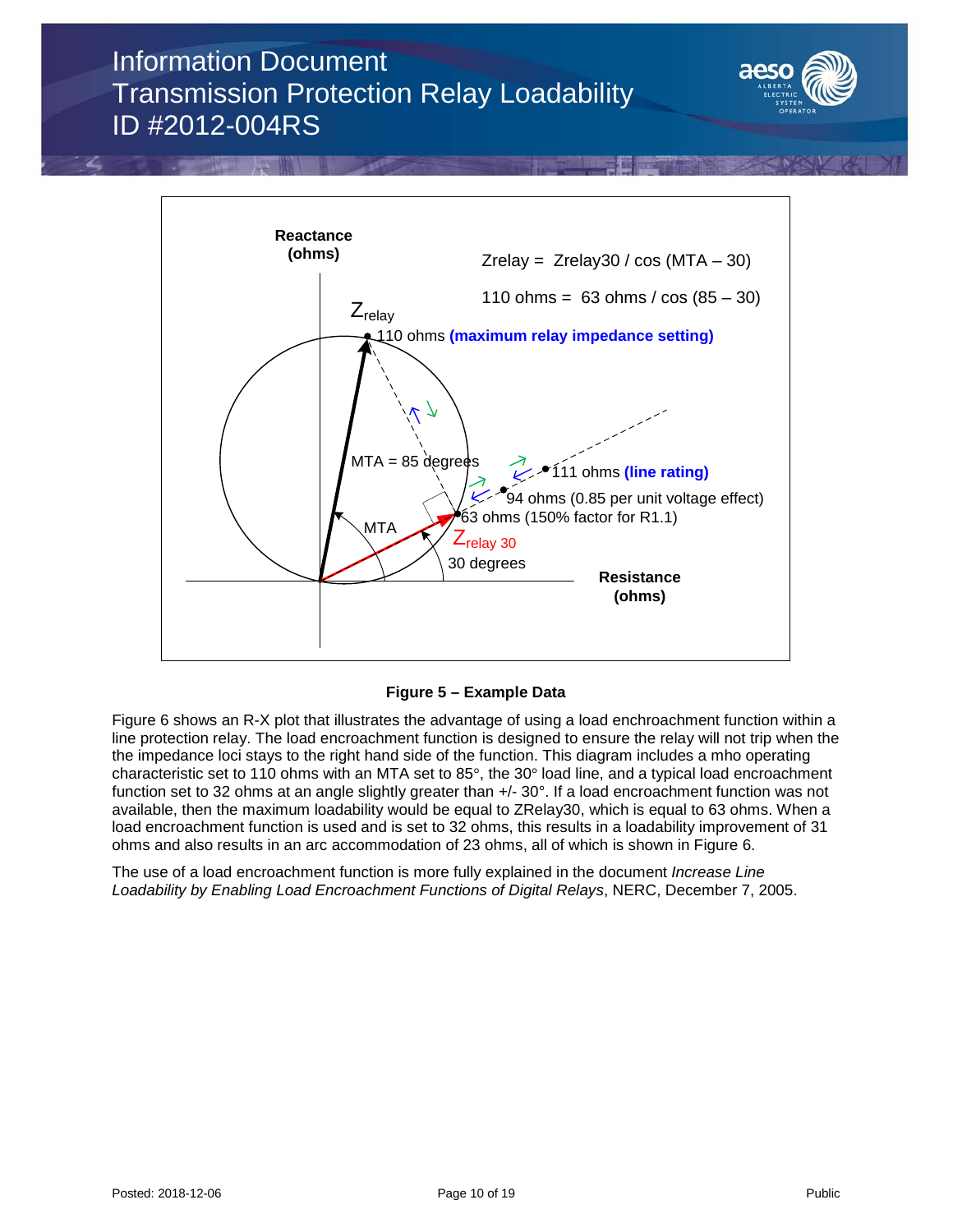





### **8 Requirement R1.1 – Information Template**

Figure 7 shows an example of a blank information template for Step 1 and Step 2 for requirement R1.1. This template illustrates the typical type of information to be provided as evidence of compliance with requirement R1.1. This template may be used at the discretion of the legal owner but its use is not required.

Figure 8 shows the same template that was shown in Figure 7 and also includes example data, for a hypothetical transmission line identified as "Line A".

Some of the data shown in the R-X plots in Figure 5 and Figure 6 has been added into the information template shown in Figure 8.

As shown in Figure 8, the legal owner completes Step 1 by entering the indicated data regarding the transmission line capacity rating.

As also shown in Figure 8, the legal owner completes Step 2 by entering the indicated information for the current detection functions and impedance detection functions that can trip a circuit breaker and deenergize Line A. The legal owner also indicates for each individual detection function whether it "Meets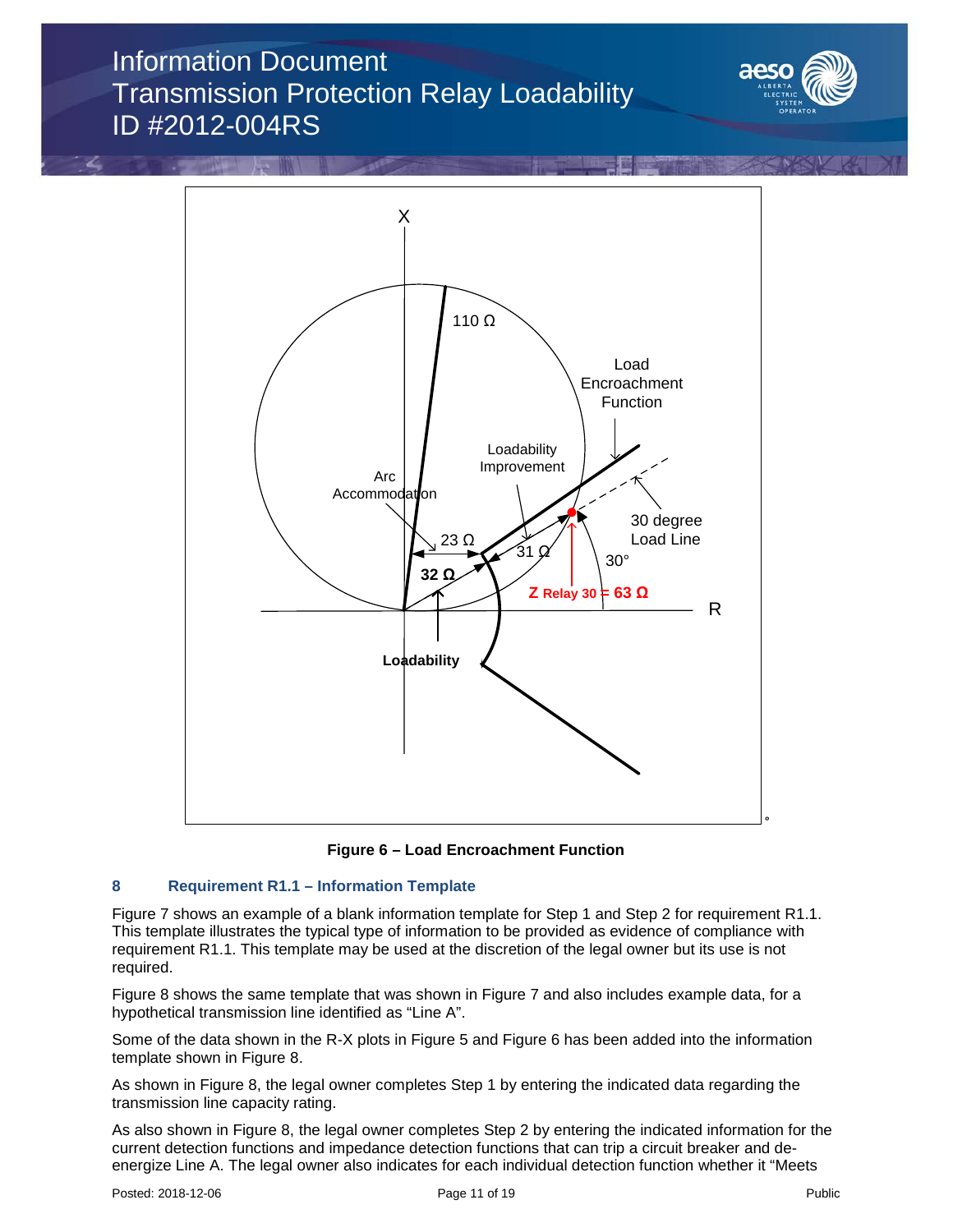

Limits?", meaning it meets the loadability requirement, by entering either "Yes" or "No'.

To determine whether a current function meets the loadability requirements, the current setting value must be greater than the current loadability limit, in this particular example, of 1,875 amps. To determine whether an impedance function meets the loadability requirement the impedance setting value, converted from Zrelay to Zrelay30, must be less than line loadability impedance limit, Zrelay30, in this particular example, of 63 ohms.

When all data is entered and if the "Meets Limits?" column for all individual functions is "Yes", then the loadability evaluation is completed for requirement R1.1.

As also shown in Figure 8, a brief report is intended to be included with the information template, or similar document, to provide relevant background information for the data provided within the information template, which includes at a minimum, the manufacturer and model number of the relays, the relay setting, the PT ratio, and the CT ratio.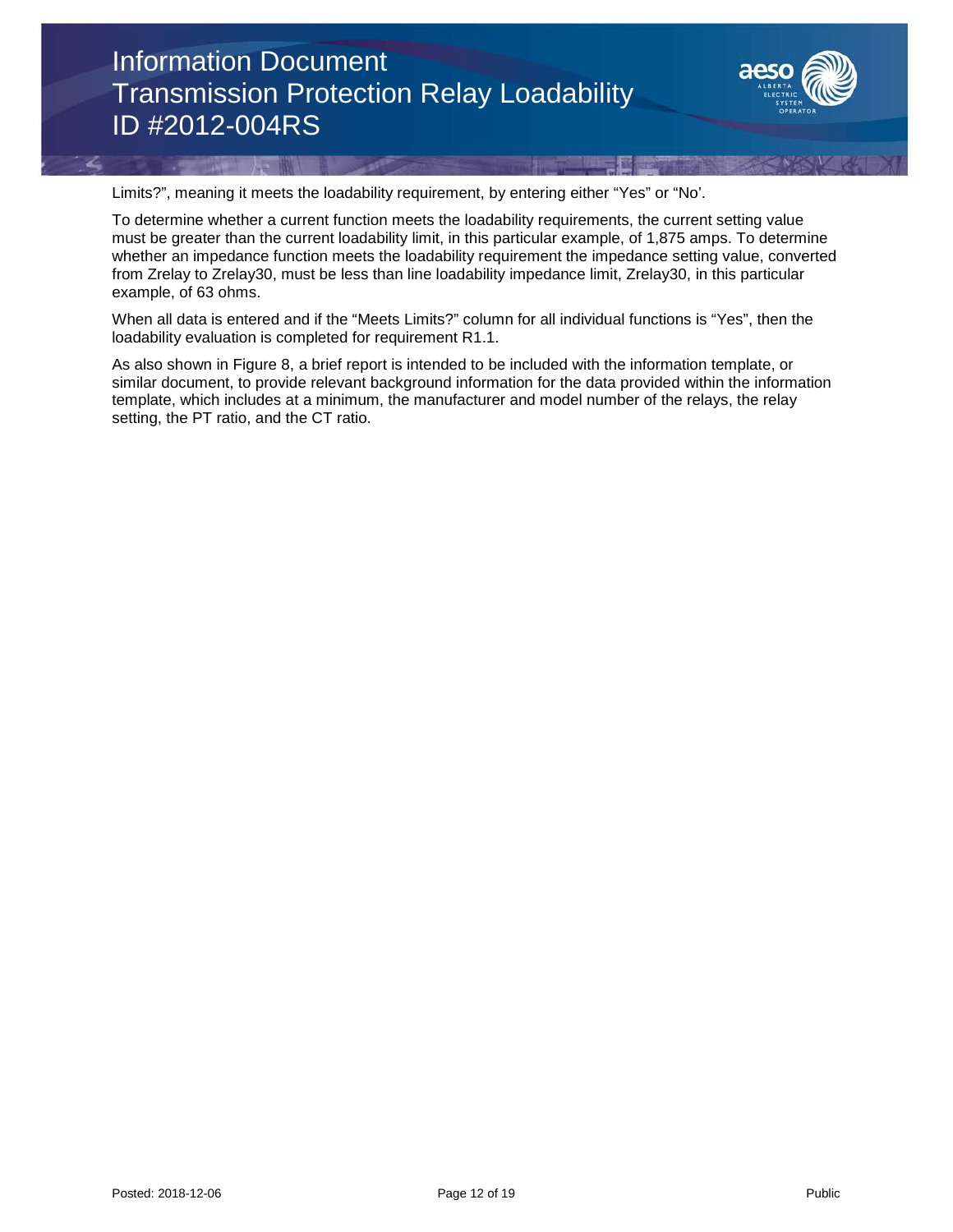

|                        |                                                | PRC-023-AB Section R1.1<br>(Example Data)                                                                                                                       |                                                                     |                    |                            |
|------------------------|------------------------------------------------|-----------------------------------------------------------------------------------------------------------------------------------------------------------------|---------------------------------------------------------------------|--------------------|----------------------------|
|                        | Step 1 - Clarify Facility Rating               |                                                                                                                                                                 |                                                                     |                    |                            |
|                        | Transmission Line Id: ____________             |                                                                                                                                                                 |                                                                     |                    |                            |
|                        | Line Rating<br>Current:                        | Apparent power at 1.0 p.u. voltage of _______ kV:<br>Current loadability limit using 150% of facility rating:<br>(current values assume a 30 degree load angle) |                                                                     |                    | (amps)<br>(MVA)<br>(amps)  |
|                        | Impedance at 0.85 p.u. Voltage:                | Impedance at 1.00 p.u. Voltage: (at _____ amps)<br>also the line Impedance loadability limit Zrelay30 (at 30 deg):                                              | Impedance at 0.85 p.u. Voltage and 150% of facility rating which is |                    | (ohms)<br>(ohms)<br>(ohms) |
|                        |                                                | Step 2 - Check Relays For Loadability                                                                                                                           |                                                                     |                    |                            |
| <b>Line Terminal 1</b> |                                                |                                                                                                                                                                 |                                                                     |                    |                            |
|                        | Relay Id Function ID                           | Setting                                                                                                                                                         | Zrelay30                                                            | Most<br>Limiting?  | Meets<br>Limits ?          |
|                        |                                                |                                                                                                                                                                 |                                                                     |                    |                            |
|                        |                                                |                                                                                                                                                                 |                                                                     |                    |                            |
|                        |                                                |                                                                                                                                                                 |                                                                     |                    |                            |
|                        |                                                |                                                                                                                                                                 |                                                                     |                    |                            |
| <b>Line Terminal 2</b> |                                                |                                                                                                                                                                 |                                                                     |                    |                            |
| Relay Id               | <b>Function ID</b>                             | Setting                                                                                                                                                         | Zrelay30                                                            | Most<br>Limiting ? | Meets<br><b>Limits ?</b>   |
|                        |                                                |                                                                                                                                                                 |                                                                     |                    |                            |
|                        |                                                |                                                                                                                                                                 |                                                                     |                    |                            |
|                        |                                                |                                                                                                                                                                 |                                                                     |                    |                            |
|                        |                                                |                                                                                                                                                                 |                                                                     |                    |                            |
|                        | Facility Owners's Report Name: _______________ |                                                                                                                                                                 |                                                                     |                    |                            |

**Figure 7 – R1.1 InformationTemplate – Blank**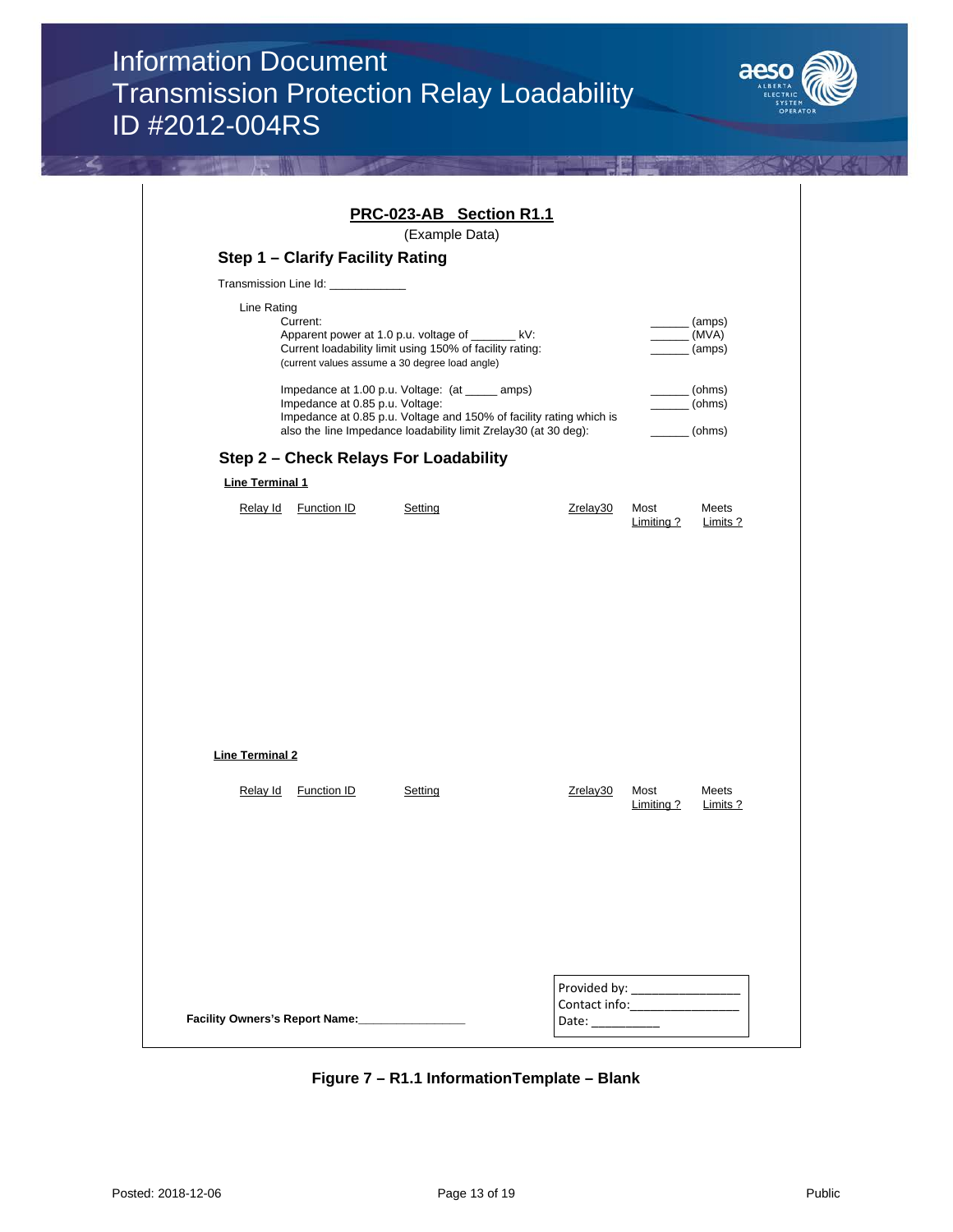

|                                |                                                                              | <b>PRC-023-AB</b> Section R1.1                                                                                                                                                            |                                                                                                                                                                                                                                                    |                                         |                            |
|--------------------------------|------------------------------------------------------------------------------|-------------------------------------------------------------------------------------------------------------------------------------------------------------------------------------------|----------------------------------------------------------------------------------------------------------------------------------------------------------------------------------------------------------------------------------------------------|-----------------------------------------|----------------------------|
|                                |                                                                              | (Example Data)                                                                                                                                                                            |                                                                                                                                                                                                                                                    |                                         |                            |
|                                | <b>Step 1</b> – Clarify Facility Rating                                      |                                                                                                                                                                                           |                                                                                                                                                                                                                                                    |                                         |                            |
| Transmission Line Id: ____     | Line A                                                                       |                                                                                                                                                                                           |                                                                                                                                                                                                                                                    |                                         |                            |
| Line Rating                    | Current:                                                                     | Apparent power at 1.0 p.u. voltage of $\frac{240}{100}$ kV:<br>Current loadability limit using 150% of facility rating:<br>(current values assume a 30 degree load angle)                 |                                                                                                                                                                                                                                                    | 1,250<br>520<br>1,875                   | (amps)<br>(MVA)<br>(amps)  |
|                                | Impedance at 0.85 p.u. Voltage:                                              | Impedance at 1.00 p.u. Voltage: (at 1,250 amps)<br>Impedance at 0.85 p.u. Voltage and 150% of facility rating which is<br>also the line Impedance loadability limit Zrelay30 (at 30 deg): |                                                                                                                                                                                                                                                    | 111<br>94<br>63                         | (ohms)<br>(ohms)<br>(ohms) |
|                                |                                                                              | <b>Step 2</b> - Check Relays For Loadability                                                                                                                                              |                                                                                                                                                                                                                                                    |                                         |                            |
| <b>Line Terminal 1</b>         |                                                                              |                                                                                                                                                                                           |                                                                                                                                                                                                                                                    |                                         |                            |
| Relay Id                       | <b>Function ID</b>                                                           | Setting                                                                                                                                                                                   | Zrelay30                                                                                                                                                                                                                                           | Most<br>Limiting?                       | Meets<br>Limits ?          |
| Relay A                        | 50P-1<br>50P-2<br>$51P-1$                                                    | 1,900 amps<br>2,400 amps<br>2,000 amps                                                                                                                                                    |                                                                                                                                                                                                                                                    | Yes<br>÷.                               | Yes<br>Yes<br>Yes          |
|                                | 21P-Z1 $(Z_{relay})$<br>$21P-Z2$ ( $Z_{relav}$ )<br>21P-Z3 $(Z_{relav})$     | 40 ohms (at MTA = $85$ deg)<br>56 ohms (at MTA = $85$ deg)<br>105 ohms (at MTA = $85$ deg)                                                                                                | 23 ohms<br>32 ohms<br>60 ohms                                                                                                                                                                                                                      | $\blacksquare$<br>$\blacksquare$<br>Yes | Yes<br>Yes<br>Yes          |
| Relay B                        | 51P-X<br><b>SOTF</b>                                                         | 1,970 amps<br>2,000 amps                                                                                                                                                                  |                                                                                                                                                                                                                                                    |                                         | Yes<br>Yes                 |
|                                | 21P-Z1 $(Z_{relav})$<br>21P-Z2 $(Z_{relav})$<br>21P-Z3 $(Z_{relav})$         | 40 ohms (at MTA = $87$ deg)<br>56 ohms (at MTA = $87$ deg)<br>95 ohms (at MTA = $87$ deg)                                                                                                 | 22 ohms<br>30 ohms<br>52 ohms                                                                                                                                                                                                                      |                                         | Yes<br>Yes<br>Yes          |
| <b>Line Terminal 2</b>         |                                                                              |                                                                                                                                                                                           |                                                                                                                                                                                                                                                    |                                         |                            |
| Relay Id                       | <b>Function ID</b>                                                           | Setting                                                                                                                                                                                   | Zrelay30                                                                                                                                                                                                                                           | Most<br><b>Limiting ?</b>               | Meets<br>Limits ?          |
| Relay C                        | 50P-1<br>50P-2<br>51P-1                                                      | 2.200 amps<br>2,400 amps<br>2,000 amps                                                                                                                                                    |                                                                                                                                                                                                                                                    | Yes<br>$\blacksquare$                   | Yes<br>Yes<br>Yes          |
|                                | 21P-Z1 $(Z_{relav})$<br>21P-Z2 (Z <sub>relay</sub> )<br>21P-Z3 $(Z_{relav})$ | 40 ohms (at MTA = $85$ deg)<br>56 ohms (at MTA = $85$ deg)<br>102 ohms (at MTA = $85$ deg)                                                                                                | 23 ohms<br>32 ohms<br>59 ohms                                                                                                                                                                                                                      | Yes                                     | Yes<br>Yes<br>Yes          |
| Relay D                        | Load Encroachment Feature<br>Loadability                                     | 32 ohms (at 30 deg)                                                                                                                                                                       | n/a                                                                                                                                                                                                                                                |                                         | Yes                        |
| Facility Owners's Report Name: |                                                                              | Report abc                                                                                                                                                                                | Provided by: The control of the control of the control of the control of the control of the control of the control of the control of the control of the control of the control of the control of the control of the control of<br>Date: __________ |                                         |                            |

**Figure 8 – R1.1 InformationTemplate – With Example Data**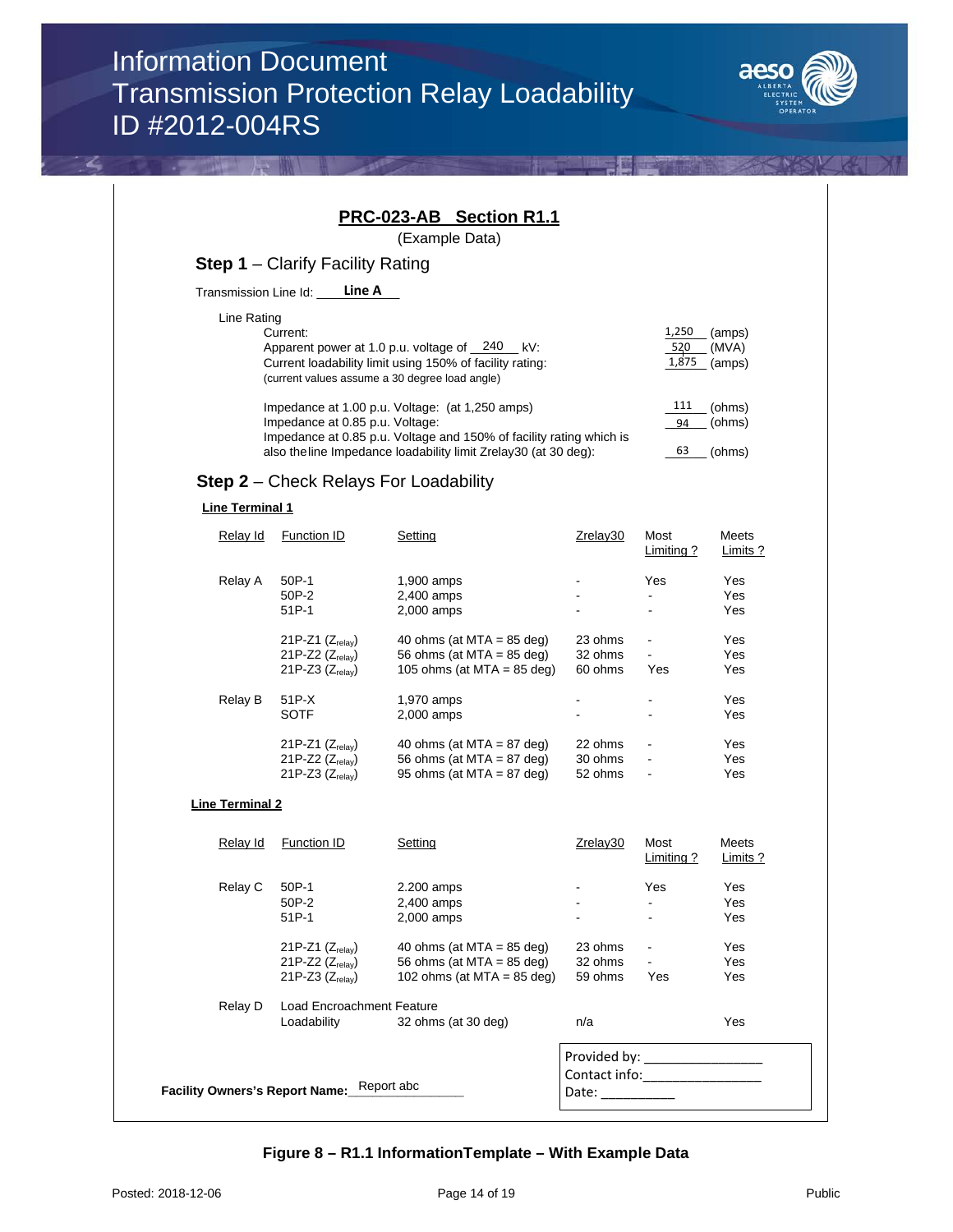

Figure 9 illustrates the same example data shown in Figure 8 entered into a spreadsheet. A [copy o](https://www.aeso.ca/assets/documents/PRC-023-4-AB-R1.1-Template-for-ID.xlsx)f the spreadsheet template accompanies this Information Document. As described within the spreadsheet, if this spreadsheet is submitted to the AESO as evidence for line loadability, then the legal owner is responsible for the applicability and accuracy of all data and calculations. All cells except those with brown shading are locked to protect the calculations. A user can add new columns to add supplementary information and calculations.

The spreadsheet includes cells to provide background information as to the manufacturer and model number of the relay, the relay setting, the PT ratio, and CT ratio.





### **9 Protection Relay Loadability During Power Swings**

As referenced in PRC-023, Appendix 1, 1(b) (out-of-step tripping) and 2(c) (protection systems intended for protection during stable power swings), dynamic short circuit data is required to perform the analysis needed to provide evidence these requirements have been met, as shown below. This type of analysis is typically performed for 500 kV and critical 240 kV transmission facilities, but can be applied at any location or voltage level, as determined by the AESO.

When a fault occurs on the transmission system, the individual, nearby generators will have a response similar to what is shown in Figure 10, for a time period both: 1) prior to and during fault clearing; and 2) after fault clearing. The generator protection relays will measure this power swing. The parameter Pstep indicates the change in real power during the fault, and Pswing1 and Pswing2 illustrate real power oscillations (swings) occurring after fault clearing. The time duration of the power swings after fault clearing can last a number of seconds and be of significant magnitude. The general idea is that generator protection relays do not falsely trip in response to faults occurring on the transmission system.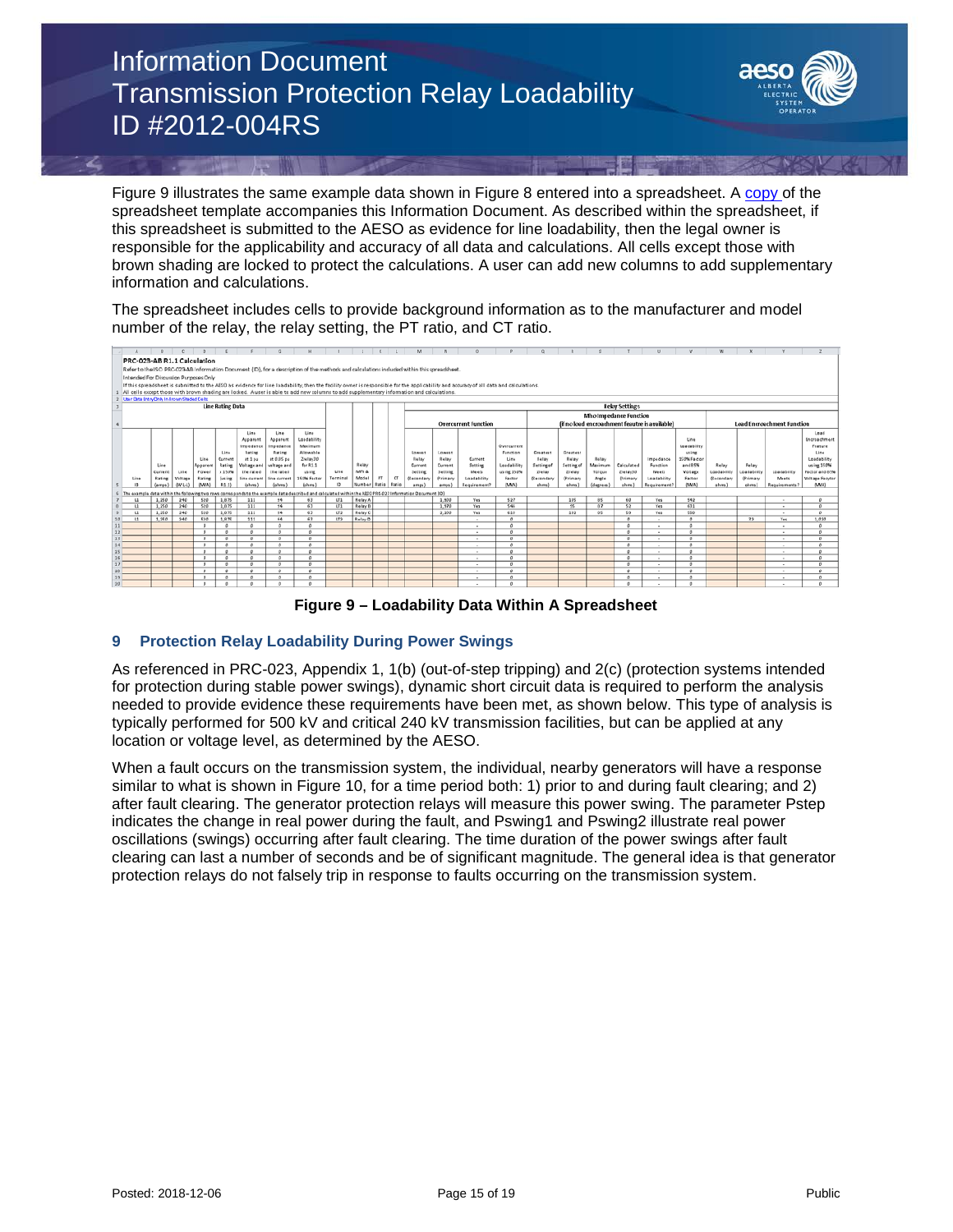





When a fault occurs on the transmission system, the line terminals will measure a power flow similar to what is shown in Figure 11, for a time period both: 1) prior to and during fault clearing; and 2) after fault clearing. The power oscillations are created both by the initial fault and line auto-reclose events following the fault clearing. The transmission line protection relays will measure these power swings. The shape of the power curve can be complex, as illustrated in Figure 11, due to the mechanical oscillation interaction of various generators, all of which can have different inertial time constants. The time duration of the power swings after fault clearing can last a number of seconds and be of significant magnitude. The general idea is that transmission line protection relays do not falsely trip in response to power swings on the transmission system.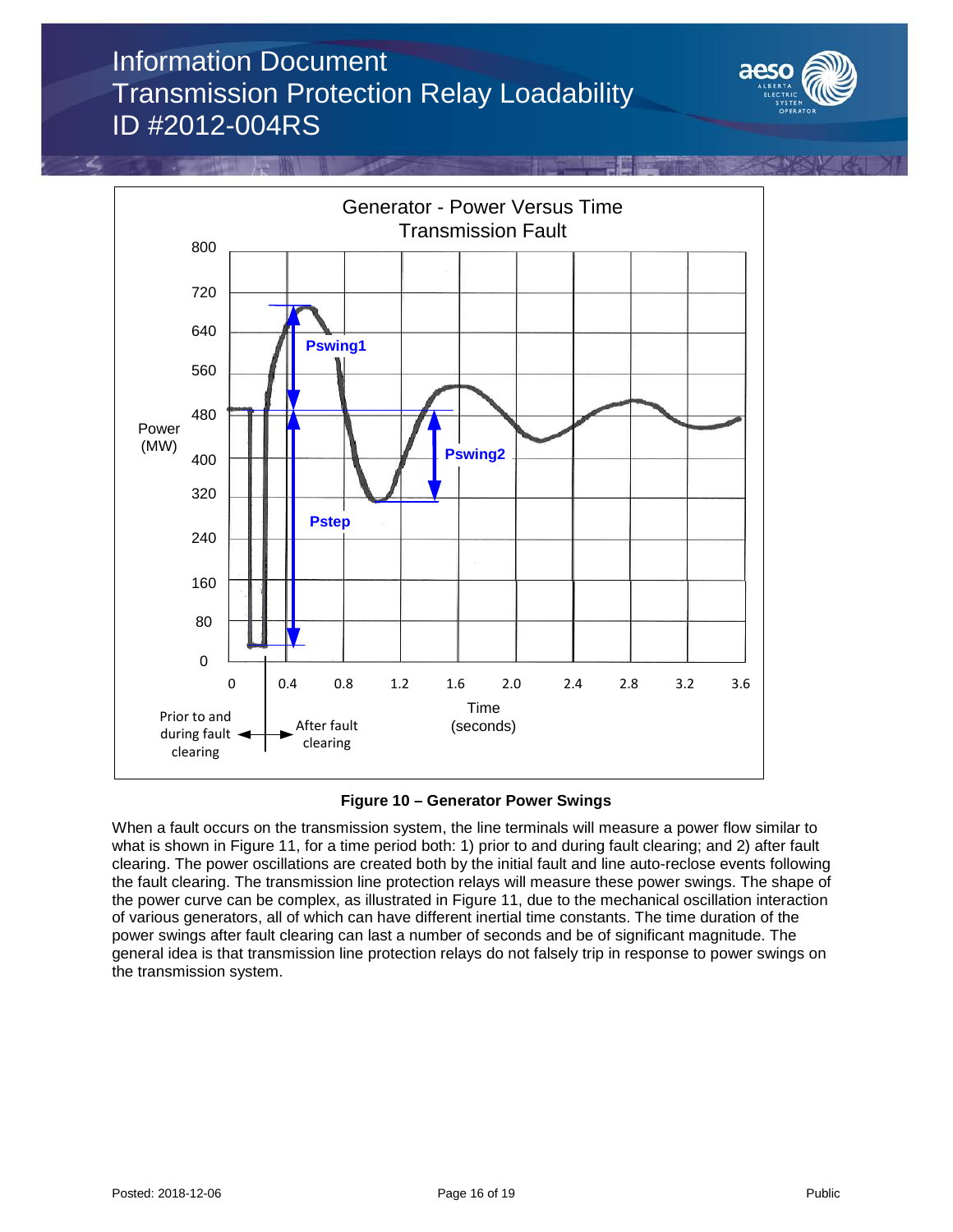





Figure 12 provides a concept R-X plot for the apparent impedance loci measured by transmission line protection relays or generator protection relays. The dots represent the value of the apparent impedance of the power flow at regular time intervals, for example every 10 milli-seconds. The impedance loci has a 'Start' and 'End' for a particular time period. For example, a time period that includes time both prior to a fault and for a few second following a fault, for the time period similar to what is shown in Figures 10 and 11. This concept R-X plot shown in Figure 12 includes only a few dots for illustrative purposes, but illustrates the ideas that the dots are 'far apart' shortly after the Start, when the fault occurs, but then the dots become 'close together' after any circuit breakers have tripped to clear the fault. In other words, when the dots are far apart, the rate-of-change of the apparent impedance loci is fast, and when the dots are close together, the rate-of-change of the apparent impedance loci is slow. When the rate-of-change of the apparent impedance loci is fast, this indicates the presence of a fault, which results in the tripping ofcircuit breakers. When the rate-of-change of the apparent impedance loci is slow, this indicates the presence of a power swing, which requires the circuit breaker to not be tripped. Both the rate-of-change and magnitude of the apparent impedance loci are used to create the protection relay settings to avoid false tripping during power swings.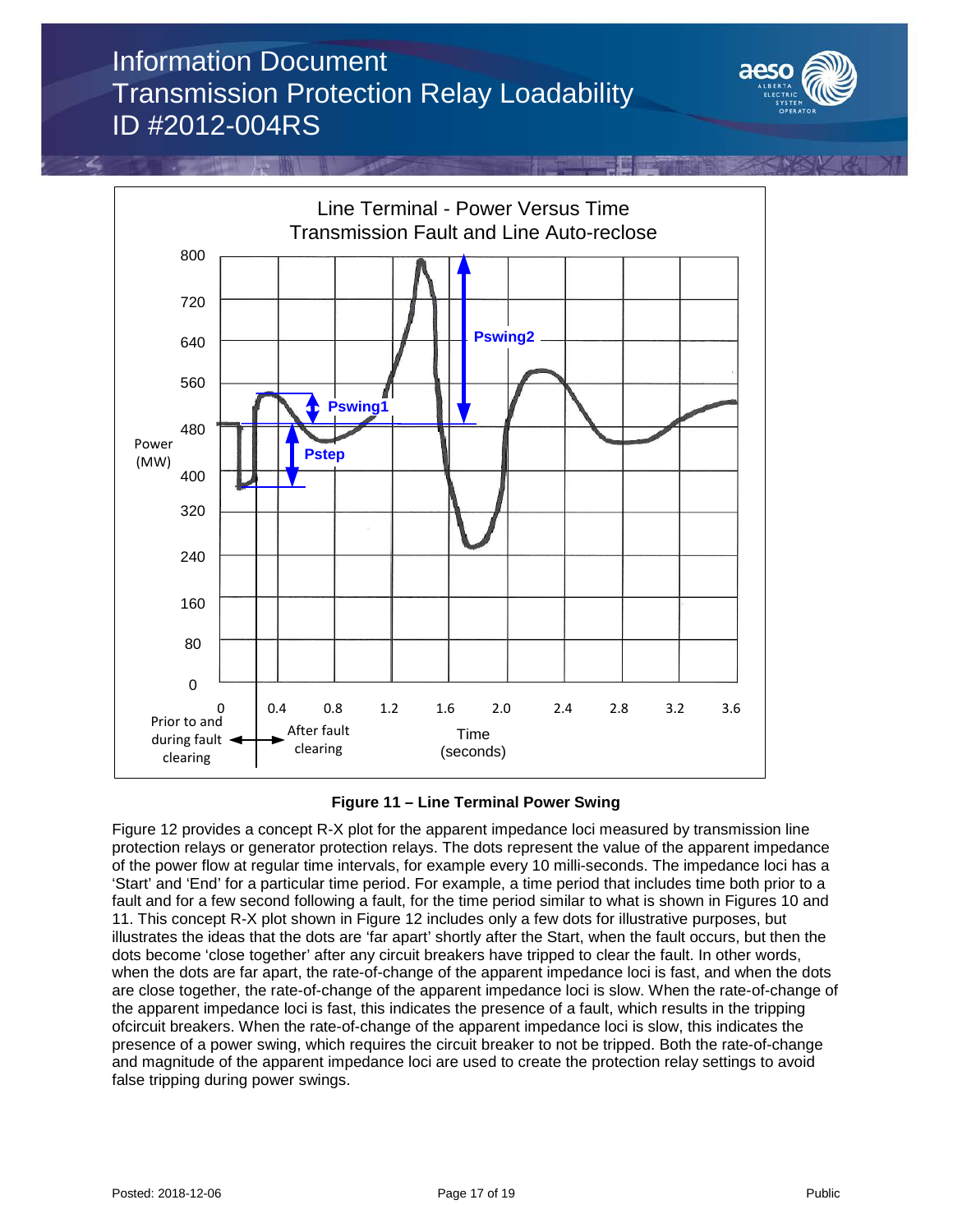



**Figure 12 – Concept R-X Plot**

Transmission line protection relays often include a function called 'power swing block' that is set to ensure the protection relay does not operate during power swings. The power swing block function is available in most new impedance protection relays. Transmission line protection relays can also include a function called 'power swing trip' that is used to detect power swings that can thermally damage the associated transmission line and cause circuit breakers to trip to remove the power swing. The use of a power swing tripping function is not common, but can be found on medium voltage transmission lines connected between major generating plants, for the situation of black start conditions when the high voltage transmission lines have not yet been returned to service, and large power swings could occurr between generating units through the medium voltage transmission lines.

Generator protection relays almost always include a function called 'out-of-step' tripping to detect a 'pole slipping' condition, to remove the generator from service if this occurs, yet is not supposed to trip for stable power oscillations (swings) occurring between generators, through the transmission system.

The required dynamic fault R-X loci data is usually stored as time series data, every 1.0 milli-second, as illustrated in Table 1 and Table 2, using a spreadsheet for convenient analysis and plotting.

| Table 1 - Generator - Apparent Impedance Loci Data |                                  |                                 |              |              |              |                       |                |                |  |
|----------------------------------------------------|----------------------------------|---------------------------------|--------------|--------------|--------------|-----------------------|----------------|----------------|--|
| Time<br>(seconds)                                  | Apparent<br>Resistance<br>(ohms) | Apparent<br>Reactance<br>(ohms) | ΙA<br>(amps) | IB<br>(amps) | IC<br>(amps) | <b>VAG</b><br>(volts) | VBG<br>(volts) | VCG<br>(volts) |  |
| 0.001                                              |                                  |                                 |              |              |              |                       |                |                |  |